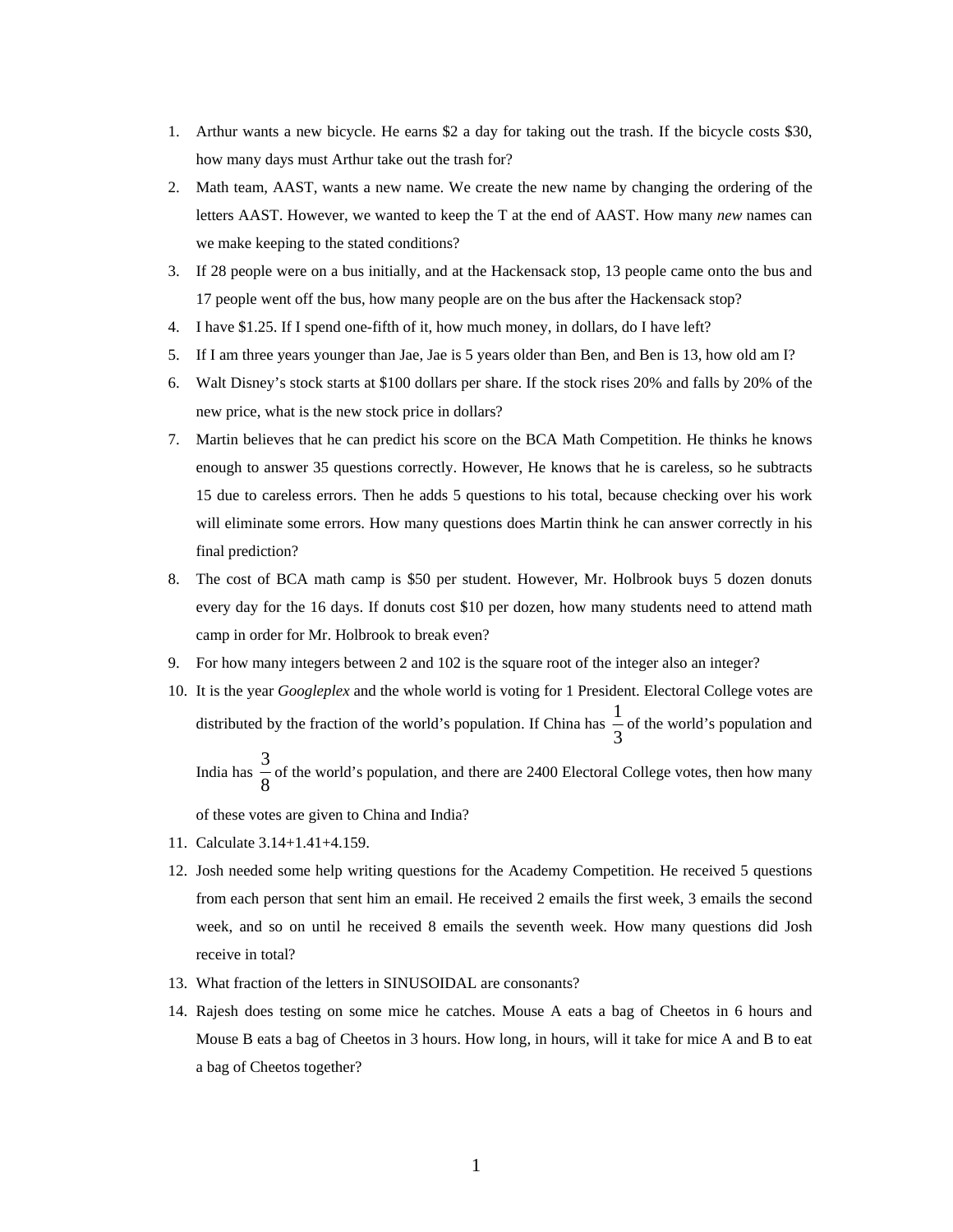15. If  $\frac{6}{12}$  $\frac{5}{2}$  of the population watch CNN, 24  $\frac{5}{24}$  watch MSNBC, and  $\frac{5}{18}$  $\frac{5}{2}$  watch Fox News, then what

fraction of the population watch one of the three? (Assume that no person watches more than one news channel)

- 16. If a blip is half a second, how many blips are there in 1 day (3600 seconds in an hour and 24 hours in a day)?
- 17. The National Quizbowl Tournament has a registration fee of \$500 per team. Each member's plane ticket costs \$250 and the hotel rooms cost \$60 per person. If 4 people attend the tournament and share the total fees equally, how much does each person pay in dollars?
- 18. Calculate  $1 2 \times 3 2 \times 5 + 54 (74 57) + 17^0$ .
- 19. Chris owns a shop that sells rabbits and chickens (rabbits have 4 legs, chickens have 2). He counts 402 total animals and 1422 total legs, how many chickens are there in Chris's store?
- 20. Kevin Lee wants to be 7 inches taller than Yao Ming, who is 7 feet 5 inches tall. However, being 5 feet 6 inches, he needs to stand on a table to achieve this height. How high, in inches, does the table need to be? (12 inches equals 1 foot)
- 21. Mary bakes a pie that starts off at 300 degrees, but it cools at a rate of 4 degrees per second. The room she is in is initially at 50 degrees, but heats up at a rate of 0.5 degrees per second. How long will it take for the room to reach half the temperature of the pie?
- 22. If 1 Tom is equal to 7 Fan, 2 Harry is equal to 1 Husk, and 14 Tom is equal to 1 Husk, then how many Fan make up a Harry?
- 23. Annie, Bill, and Charlie each do two problems a day while Dick only does one. They take problems from a database and each problem blows up after they solve it. It takes 24 days for the questions to run out. If Dick decides to do 2 questions a day, how long, in days, will it take the group to finish all questions from a database with the same number of problems as the previous one?
- 24. Jon Chu has been working out since two years ago. In his last game, he hit 2 doubles and two home runs in 4 at-bats. His slugging average before the game was 1.000 in ten at-bats. What's Jon Chu's new slugging average after the game, expressed as a fraction? (*Slugging*  $Average = \frac{Total \, Bases}{Total \, at - bats}$ , and a double is 2 total bases and a home run is 4

total bases)

- 25. Gary the snail falls into a hole in Spongebob's bed. The hole is 51 centimeters deep. Gary climbs 3 centimeters every day, but at night, if he is still in the hole, he falls back 1 cm. How many days will it take Gary to escape the hole?
- 26. 300 Students attend Senior Prom, while 250 attend the Senior trip. If there are 500 students who attended at least one of the events, then how many people attended both events?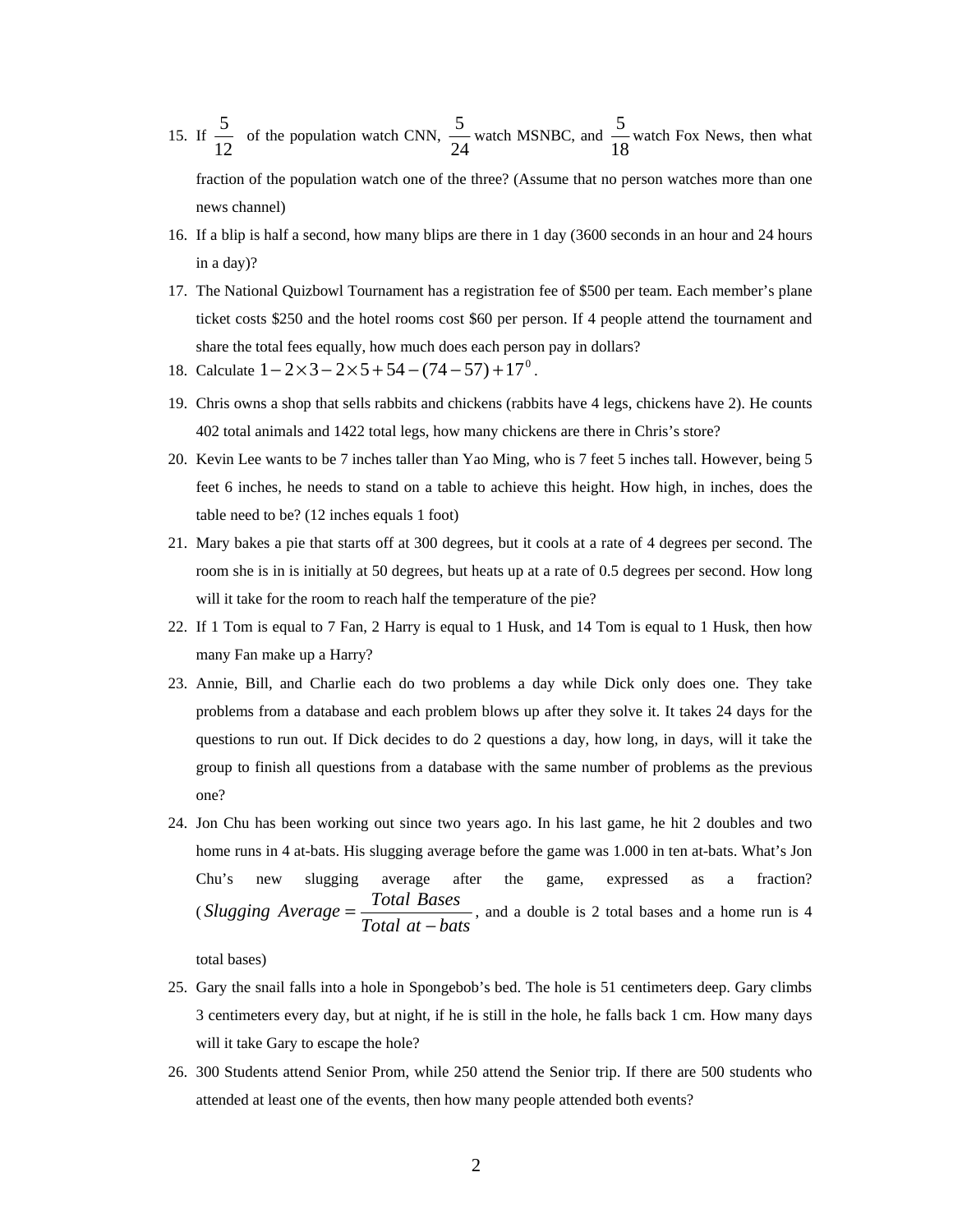- 27. If the sum of the cost of a bag of Cheetos and a bag of popcorn is 61 cents, a bag of popcorn and a bag of Doritos is 43 cents, and a bag of Doritos and a bag of Cheetos costs 54 cents, what is the total price, in cents, for a bag of each kind?
- 28. If the sides of any square are increased 60%, by what percentage does the area of the square increase?
- 29. The radius of a circle is twice the edge of a cube. If the surface area of the cube is 24, find the area of the circle in terms of  $\pi$ .
- 30. If  $\frac{a+3b}{a-b} = 3$ *a b*  $\frac{a+3b}{b}$  = 3 and  $a \neq b$ , what is the value of *b*  $\frac{a}{2}$ ?
- 31. Tom and Chris love horseracing. Tom has horses A, C, and E while Chris has horses B, D, and F. The speed of the horses from fastest to slowest is A, B, C, D, E, and F (no horses are equally quick). Tom and Chris randomly select horses to race against each other, resulting in three races (no horse races twice). To win, a person must win at least two of the three races. What is the probability that Chris wins?
- 32. How many positive factors does 72 have?
- 33. Yoonjoo wants to sell 60 identical pencils in groups of 5 or 2. In how many ways can the pencils be grouped?
- 34. A *funny* number is a number that is the product of two consecutive primes (neighboring numbers when all numbers other than primes are taken out), such as  $5 \times 7 = 35$ . What is the least common multiple of the 3 smallest "funny" numbers?
- 35. The terms  $\sqrt[8]{3}$ ,  $\sqrt[4]{3}$ , and x form a geometric sequence. If x is in the form 3<sup>y</sup>, find y.
- 36. Jill has to walk down a hill to get to school every day, and up that hill to return from school to home. On her way to school, she travels 77 meters in 4 minutes. On her way back from school, she needs 7 minutes to travel 77 meters. Find her average speed on her round trip, in meters/minute.
- 37. Aaron Burr and Alexander Hamilton have a pistol duel. Burr has a  $\frac{1}{3}$  $\frac{1}{2}$  chance of hitting Hamilton,

while Hamilton has a  $\frac{1}{4}$ 1 chance of hitting Burr. A round consists of Burr firing, and then Hamilton firing, so if Burr hits, he wins without being fired back upon. If no one hits, the duel contains for more rounds until someone hits. What is the chance that Burr wins the duel?

- 38. If x and y are positive integers, and  $x + y + xyz = 34$ , what is the value of  $x + y$ ?
- 39. Let ABC be a triangle. Suppose that  $AB = x + 4$ ,  $BC = x + 7$  and  $AC = 4x$  and  $x > 0$  For angle CAB to be the largest angle of the triangle, x must satisfy  $m < x < n$ . What is the greatest possible value of n – m, expressed as a common fraction in lowest term?
- 40. A palindrome is a number that reads the same whether read front to back or back to front (like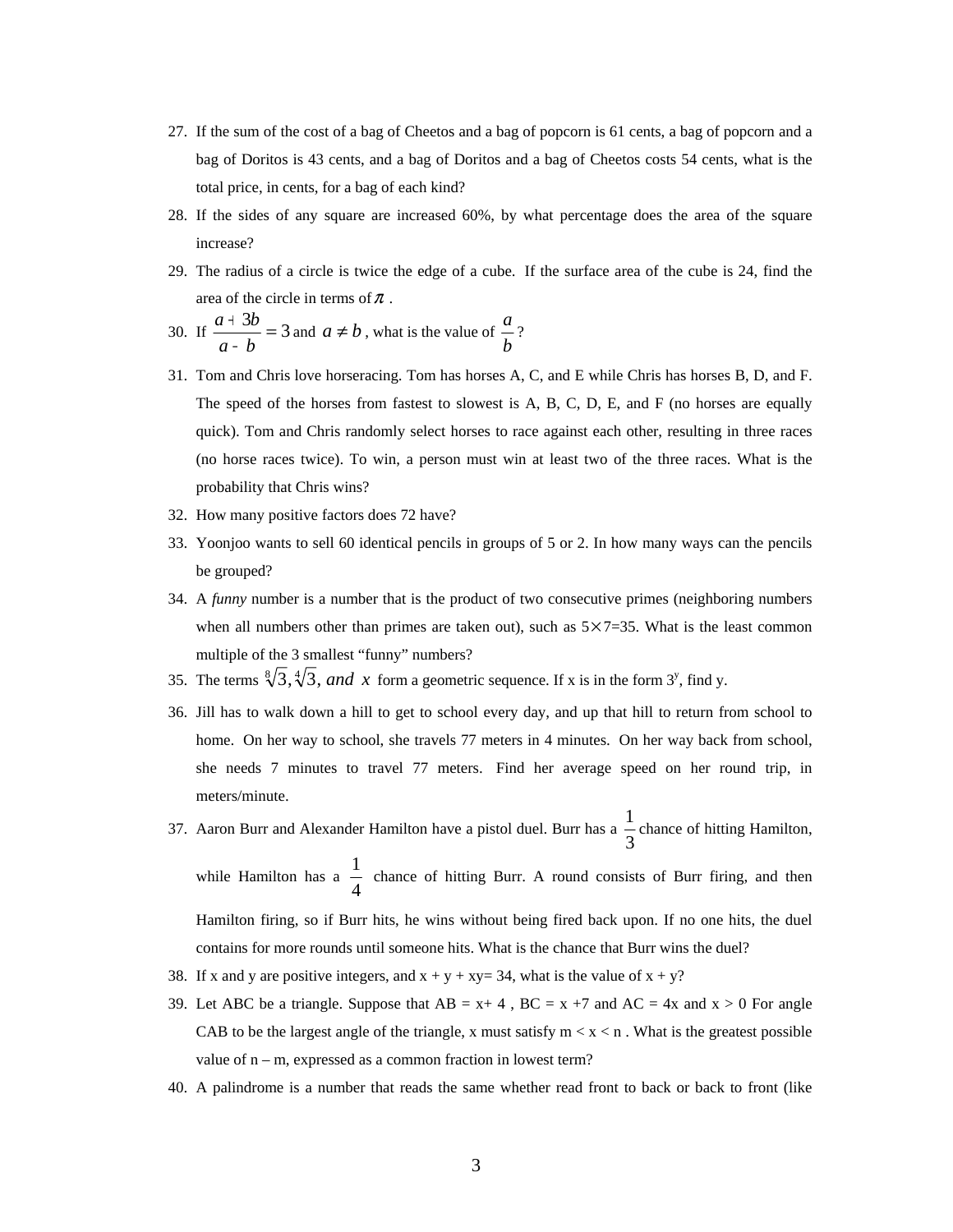13231). Compute the number of palindromes between 10 and 1000.

- 41. My watch *bips* every minute. Jim's watch *bops* every 62 seconds. If our *bip* and *bop* coincide at 12:00 pm, what is the next time our *bip* and *bop* coincide?
- 42. In a single elimination chess tournament (one loss and you are out), how many games will it take to decide a winner if there are 2006 participants? (The tournament will not be the traditional form, because players will not always play another player who has won the same number of games)
- 43. Caroline and Molly grade the BCA Math Competition tests. Caroline grades 95% of questions correctly (wrong if the answer is wrong, correct if the answer is correct) but Molly only catches mistakes at a rate of 50% (Molly always agrees with correctly graded questions). If the pair is awarded \$1 for grading a question correctly, but is fined \$5 for incorrectly grading a question, then how much money can they expect to make by grading a 40 question test?
- 44. HSK tennis balls come in cylindrical packages with 3 tennis balls inside. The centers are collinear and the balls fit exactly into the cylinder. What proportion of the cylinder's volume is occupied by the three balls?
- 45. Josh runs twice as fast as he walks. When going to school on Monday, he walks for twice the time he runs and takes 20 minutes. On Tuesday, he runs for twice the time he walks. How many minutes does it take Josh to get to school on Tuesday?
- 46. In isosceles triangle ABC, AB = AC. Let K be a point on AB and L a point on AC. KL is extended through L to meet the extension of BC at M. If  $KL = LM$ , what is the ratio  $\frac{120}{LC}$  $\frac{KB}{\sqrt{2}}$ ?
- 47. Michelle has 20 coins in her purse. There are only 10 pence, 20 pence, and 50 pence coins and the total value of the money is 500 pence. If she has *more* 50 pence coins than 10 pence coins, how many 10 pence coins does she have?
- 48. PQR is a right triangle with right angle R. Points S and T trisect the hypotenuse PQ. RT has length 9 cm and RS has length 7 cm, what is the length of ST?
- 49. Grandpa Bernoulli leaves all his money to his grandchildren in the following manner: \$1000 to the oldest and one-tenth of the remaining amount of money (after subtracting the \$1000); \$2000 to the second oldest and one-tenth of the remaining money (subtracting the \$1000, the one-tenth, and the \$2000); then \$3000 to the third oldest and one-tenth of the remaining money, and so on after that. After the money was distributed, all the grandchildren had the same amount of money. How many grandchildren did Bernoulli have? (Note: the answer is greater than 1)
- 50. The tortoise and the hare engage in a two day math competition. Each answers 12 questions in total. We know that each of them answered at least one question each day, although the number of questions they answered is not necessarily equal, and that the tortoise had a lower percentage of correct answers on both days. The hare answered 2 questions correct out of 6 the first day, and 4 questions out of six the second day. What is the maximum number of correct answers that the